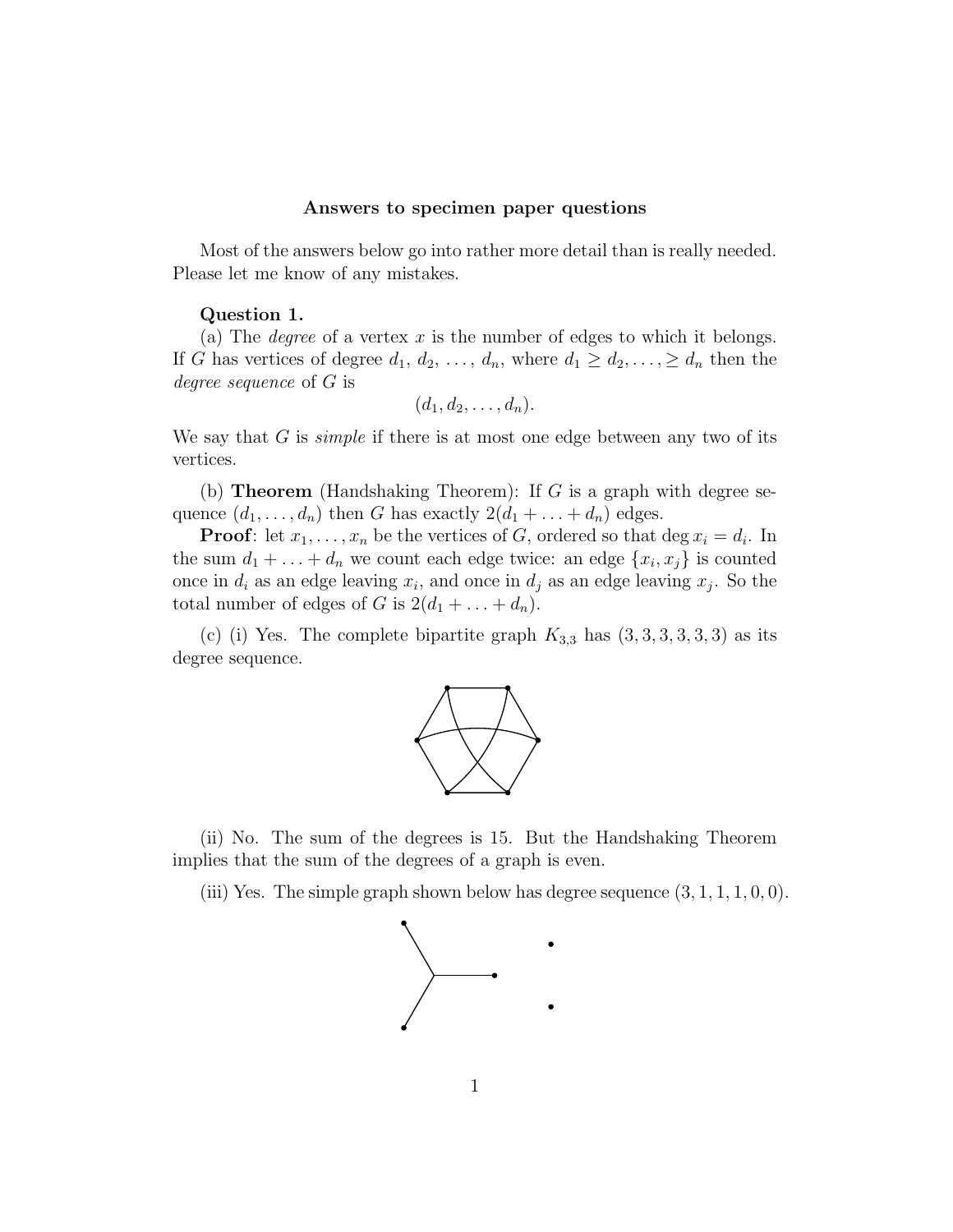(iv) No. Suppose G is a simple graph with degree sequence  $(4, 2, 1, 1, 0)$ . Let x be the vertex of degree 4. As  $G$  is simple and has only 5 vertices, x must be adjacent to all the other four vertices of  $G$ . In particular x is adjacent to the vertex of degree 0, a contradiction.

**Question 2.** Correction: in the graph in part  $(c)$ , the edge running southwest from vertex y should be deleted.

- (a) A *closed path* is a sequence of vertices  $(x_0, x_1, \ldots, x_m, x_0)$  such that
	- (i)  $x_i \neq x_j$  if  $i \neq j$ ;
	- (ii)  $x_{i-1}$  is adjacent to  $x_i$  for  $1 \leq i \leq m$ ;
	- (iii)  $x_m$  is adjacent to  $x_0$ .

A closed path is Hamiltonian if it visits every vertex of G.

The graph G is *bipartite* if there is a partition of its vertices into subsets  $A$ and B such that if  $\{x, y\}$  is an edge of G then either  $x \in A$  and  $y \in B$ , or  $x \in B$  and  $y \in A$ .

(b) Suppose that G has a closed Hamiltonian path. We may order the vertices in this path so that its initial vertex lies in  $A$ . Then, as  $G$  is bipartite, the next vertex must lie in  $B$ , the next in  $A$ , and so on. The path therefore has the form

$$
(a_1, b_1, a_2, b_2, \ldots, a_n, b_n, a_1)
$$

where  $a_i \in A$ ,  $b_i \in B$  for  $1 \leq i \leq n$ . Every vertex in G appears in this list, so we must have

$$
A = \{a_1, \ldots, a_n\}
$$
 and  $B = \{b_1, \ldots, b_n\}.$ 

In particular,  $n = |A| = |B|$ .

(c) (i) A bipartition is indicated by the colouring below.

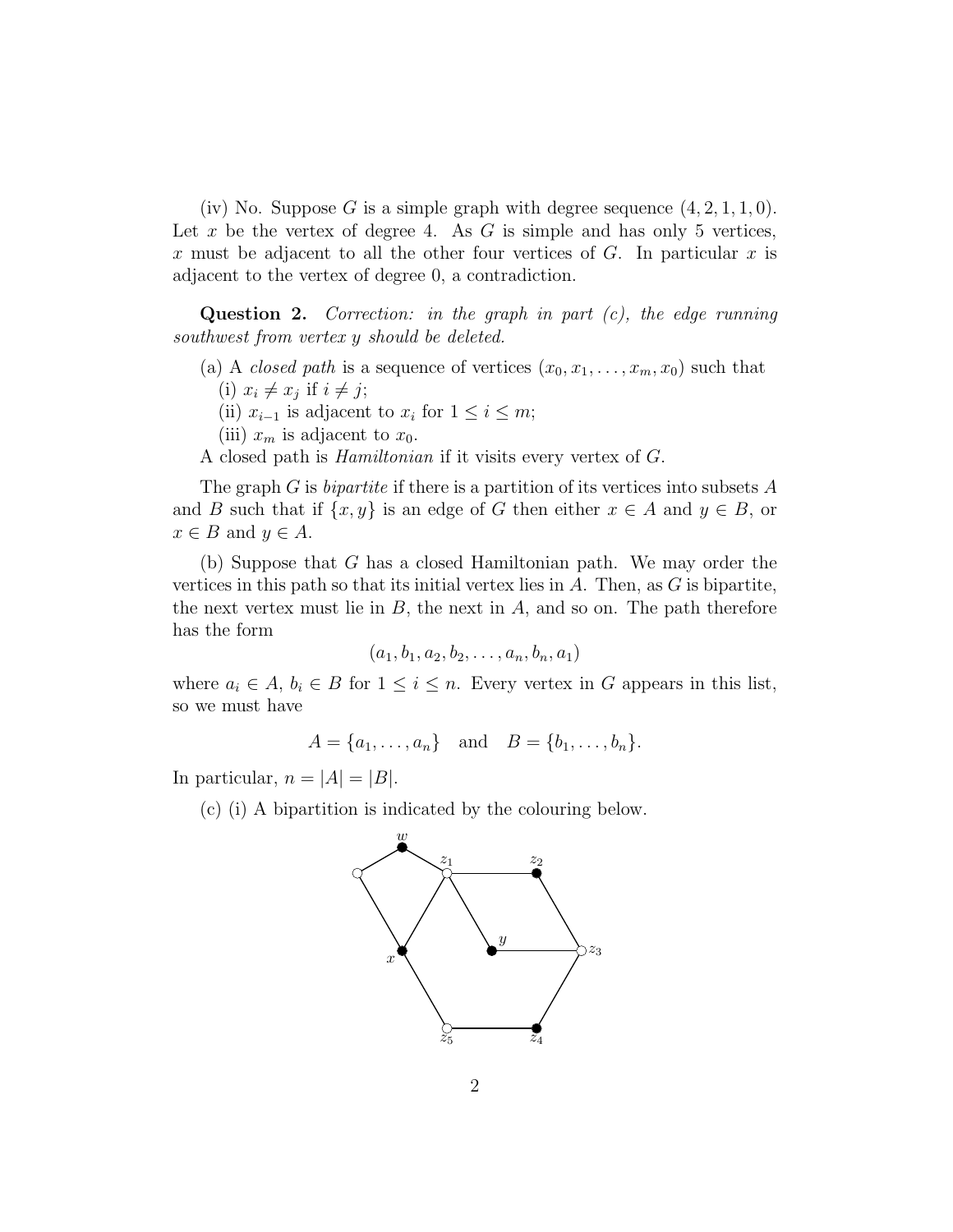(ii) Suppose that G has a closed Hamiltonian path. If this path doesn't use the edge  $\{x, y\}$  then it is a closed Hamiltonian path in the bipartite graph above. This contradicts (b) as the sets in the bipartition have different sizes.

Hence the path must use the edge  $\{x, y\}$ . By ordering the vertices we may assume it starts at x and then goes to y. There are two such paths which visit vertices  $z_4$  and  $z_5$ , namely

$$
(x, y, z_1, z_2, z_3, z_4, z_5, x)
$$
 and  $(x, y, z_3, z_4, z_5)$ .

Neither of these paths visit vertex  $w$ , so neither is Hamiltonian. Hence  $G$ does not have a closed Hamiltonian path.

## Question 3.

(a) A subgraph  $T$  of  $G$  is a *spanning tree* if (i) it contains all the vertices of  $G$ , and (ii) it is a tree, i.e. it is a connected graph with no closed paths.

(b) Suppose that b is the leaf of T with the smallest label, and that b is adjacent to vertex s. The first entry in the Prüfer code of  $T$  is s. To find the remaining entries, delete b and the edge  $\{b, s\}$  from T, and then repeat with the new tree. Stop when only 2 vertices are left.

In the given tree, the smallest numbered leaf is 1, which is attached to 5. So we start by writing down 5. We then delete 1 and the edge  $\{1, 5\}$ , leaving the tree below.



Now the smallest numbered leaf is 3 which is adjacent to 2. So we write down 2. We then delete 3 and the edge {2, 3} leaving the tree below.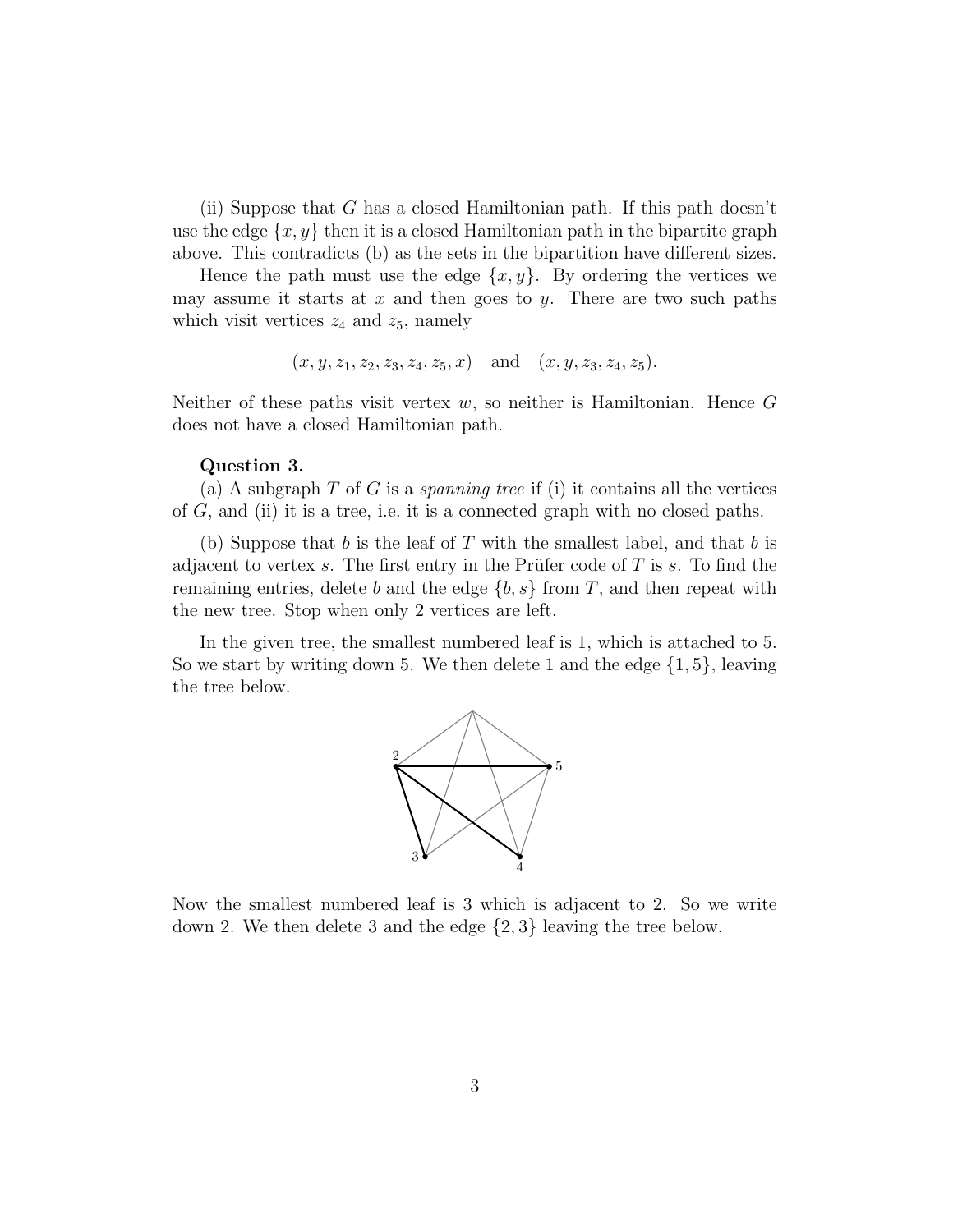

Now the smallest numbered leaf is 4, so we write down 2 and delete  $\{2,4\}$ . The remaining tree has just two vertices so we stop.

The Prüfer code is therefore  $(5, 2, 2)$ .

[There are many ways to describe the algorithm; any reasonably clear explanation along with the right Prüfer code would get full marks.

(c) If a spanning tree has Prüfer code  $(a, a, a, a, b)$  then it must have 5 leaves (since a vertex is a leaf if and only if it doesn't appear in the code). At least four of these leaves are attached to a, and they are deleted in the first 4 steps of the algorithm. This leaves a tree on 3 vertices. This tree must have the form below, since  $b$  is one of its vertices, and  $b$  is not a leaf.



The original tree is therefore of the form shown below.



We can choose any number in  $\{1, 2, \ldots, 7\}$  for a, and any of the remaining numbers for  $b$ . Hence there are  $42$  trees with Prüfer code of the form  $(a, a, a, a, b)$  where  $a \neq b$ .

### Question 4.

Let E be the edge set of N and let  $c(x, y)$  be the capacity of the edge  $(x, y)$ .

(a) A flow in N is an assignment of a real number  $f(x, y)$  to each edge  $(x, y)$  of N such that

(i)  $f(x, y) < c(x, y)$  for all edges x, y;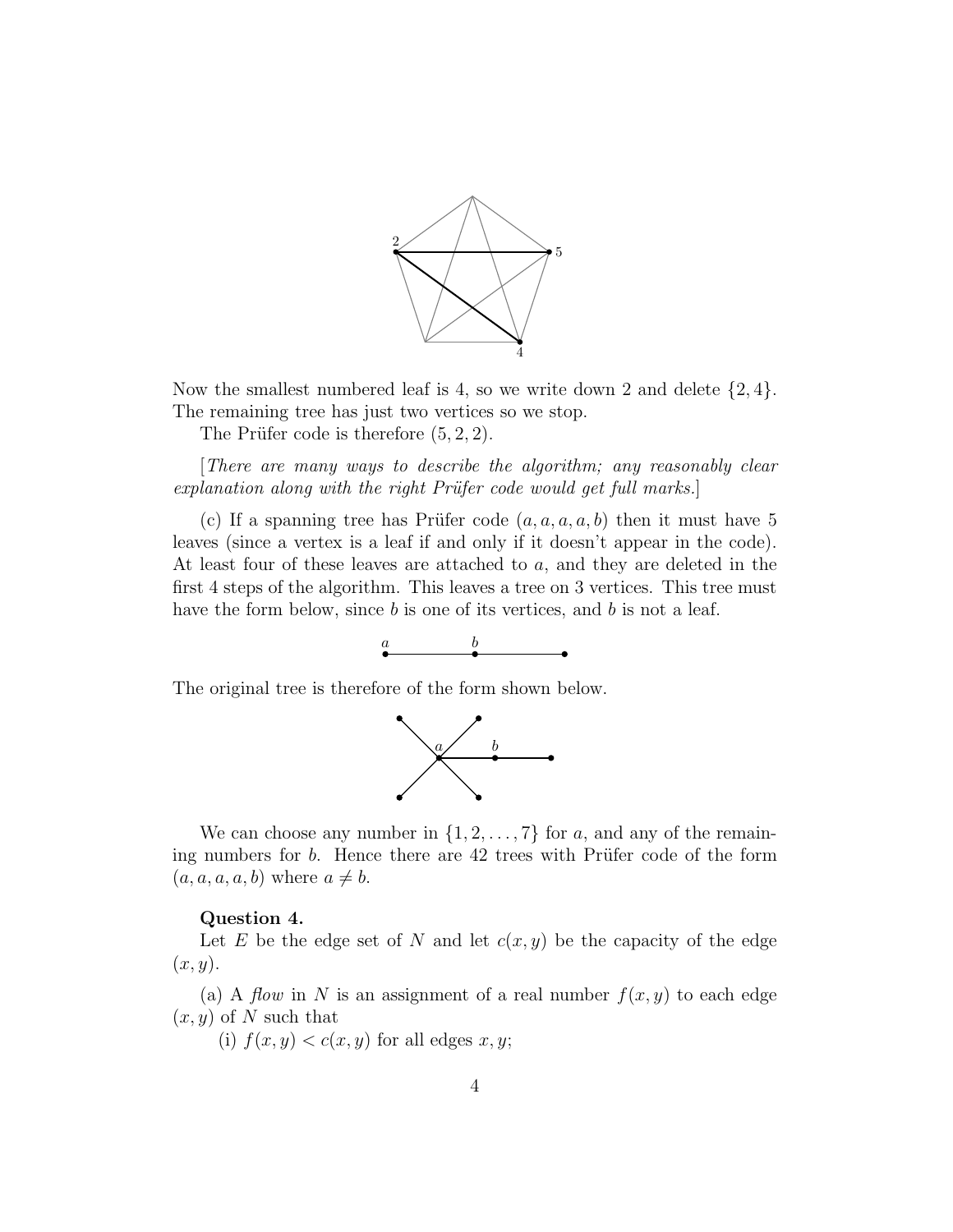(ii) if x is a vertex of N other than s and t then

$$
\sum_{y:(x,y)\in E} f(x,y) = \sum_{z:(z,x)\in E} f(z,x).
$$

The *value* of a flow  $f$  is the total flow in the edges leaving  $s$ , i.e.

$$
\operatorname{val} f = \sum_{y:(s,y)\in E} f(s,y).
$$

A flow is maximal if its value is as large as possible.

(b)  $(S, T)$  is a cut of N if  $\{S, T\}$  is a partition of the vertices of N such that  $s \in S$  and  $t \in T$ . The *capacity* of the cut  $(S, T)$  is

$$
cap(S, T) = \sum c(x, y)
$$

where the sum is over all edges  $(x, y)$  of N such that  $x \in S$  and  $y \in T$ .

(c) The value of any flow is bounded above by the total capacity of all the edges from  $S$  to  $T$ . Hence if there is a flow whose value is equal to this total capacity, it must be maximal.

(d) Since only 4 units can leave  $A$  and  $E$ , it seems reasonable to guess that the flow shown below will be close to maximal. (The numbers on the edges show the flow values.)



In fact this flow is maximal. To prove this we use part (c). If  $S =$  $\{S, A, E\}$  and  $T = \{B, C, F, T\}$  then  $f(x, y) = c(x, y)$  whenever  $x \in S$  and  $y \in T$ .) There are no edges from T to S. Hence the hypothesis in (c) is satisfied, and so the flow is maximal.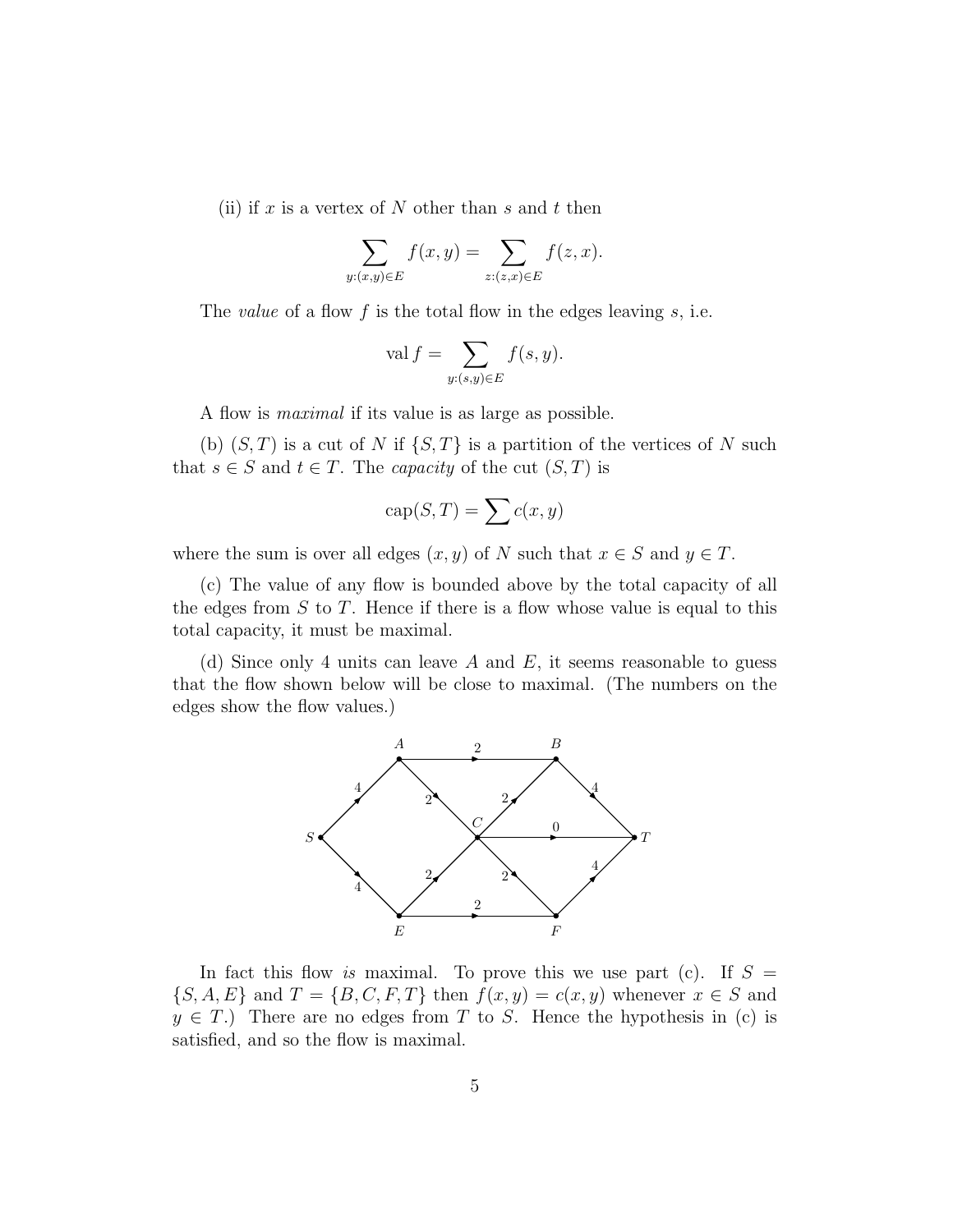[It would also be fine to say that the total capacity of the pipes leaving A and E (the two neighbours of S) is 8, and so at most 8 units of flow can leave S.]

Using the new pipe we can increase the flow value by 1.



To prove that this new flow is maximal we again use (c), this time with the sets  $S' = \{S, A, E, C\}$  and  $T' = \{B, F, T\}.$ 

## Question 5

Rotating the hexagon permutes the set  $X$  of vertex colourings. For example,  $k$  sends



and so on. By identifying k with this permutation of X we may think of  $\langle k \rangle$ as a subgroup of  $\text{Sym}(X)$ .

There are  $2<sup>6</sup>$  colourings in all (choose one colour for each of the six vertices) and all of them are fixed by the identity  $e$ .

If a colouring is fixed by  $k$  then all its vertices must have the same colour. So there are 2 such colourings:

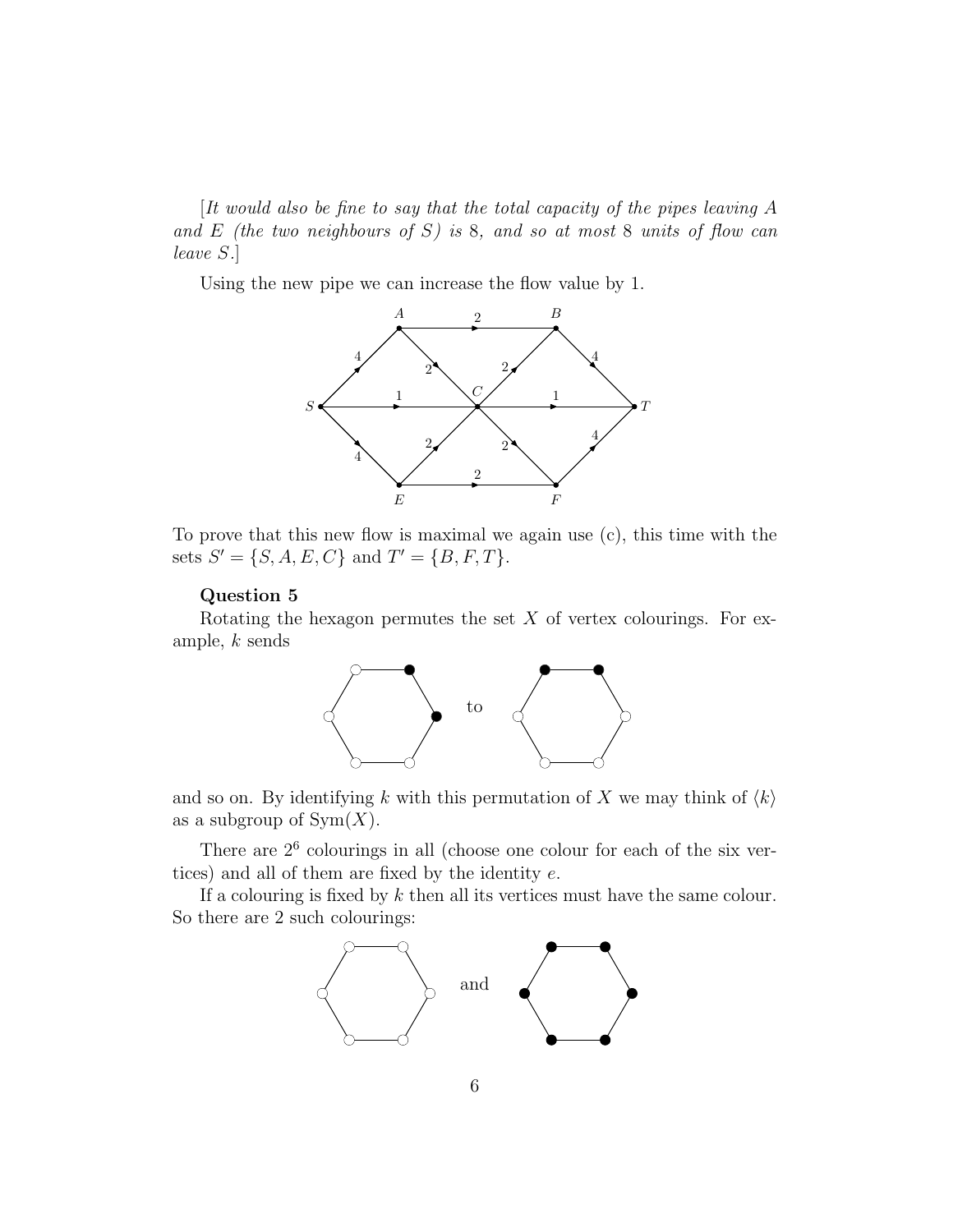There are 4 colourings fixed by  $k^2$  (rotation by 120°): the two above and the two below.



A similar argument shows that there are  $2^3 = 8$  vertex colourings fixed by  $k^3$ (rotation by 180◦ ).

Since  $k^4$  is the inverse of  $k^2$ , it fixes the same colourings as  $k^2$ . Hence  $k^4$ fixes 4 colourings. Similarly we deduce that  $k^5$  fixes just 2 colourings.

Using the given formula we find that  $K$  has

$$
\frac{2^6 + 2 + 2^2 + 2^3 + 2^2 + 2}{6} = \frac{84}{6} = 14
$$

orbits on  $Sym(X)$ . Orbits correspond to distinct colourings, so there are 14 ways to colour the hexagon (when we regard two colourings as the same if one can be rotated into the other).

There are 6 reflections to consider. Three of them, through the mid-points of opposite edges, fix  $2^3 = 8$  colourings, and the other three, through pairs of opposite vertices, fix  $2^4 = 16$  colourings. The number of orbits is

$$
\frac{2^6 + 2 + 2^2 + 2^3 + 2^2 + 2 + 3 \cdot 2^3 + 3 \cdot 2^4}{12} = \frac{84}{12} + \frac{3 \cdot 24}{12} = 13.
$$

There are therefore 13 distinct colourings if we also allow reflections.

### Question 6

(a) The generating function of  $f$  is the power series

$$
f(0) + f(1)x + f(2)x^{2} + \dots
$$

(b) Suppose that  $15 = 3a + 5b$ . Subtracting off multiples of 3 from 15 gives 12, 9, 6, 3, none of which is divisible by 5. So if  $a > 1$  then  $a = 5$  and  $b = 0$ . Similarly if  $b \ge 1$  then  $b = 3$  and  $a = 0$ . So  $f(15) = 2$ .

Suppose that  $14 = 3a + 5b$ . Subtracting off multiples of 3 leaves 11, 8, 5, 2, of which only 5 is divisible by 5. So  $a = 3$  and  $b = 1$  is the only possibility, and  $f(14) = 1$ . Similarly  $f(16) = 1$ .